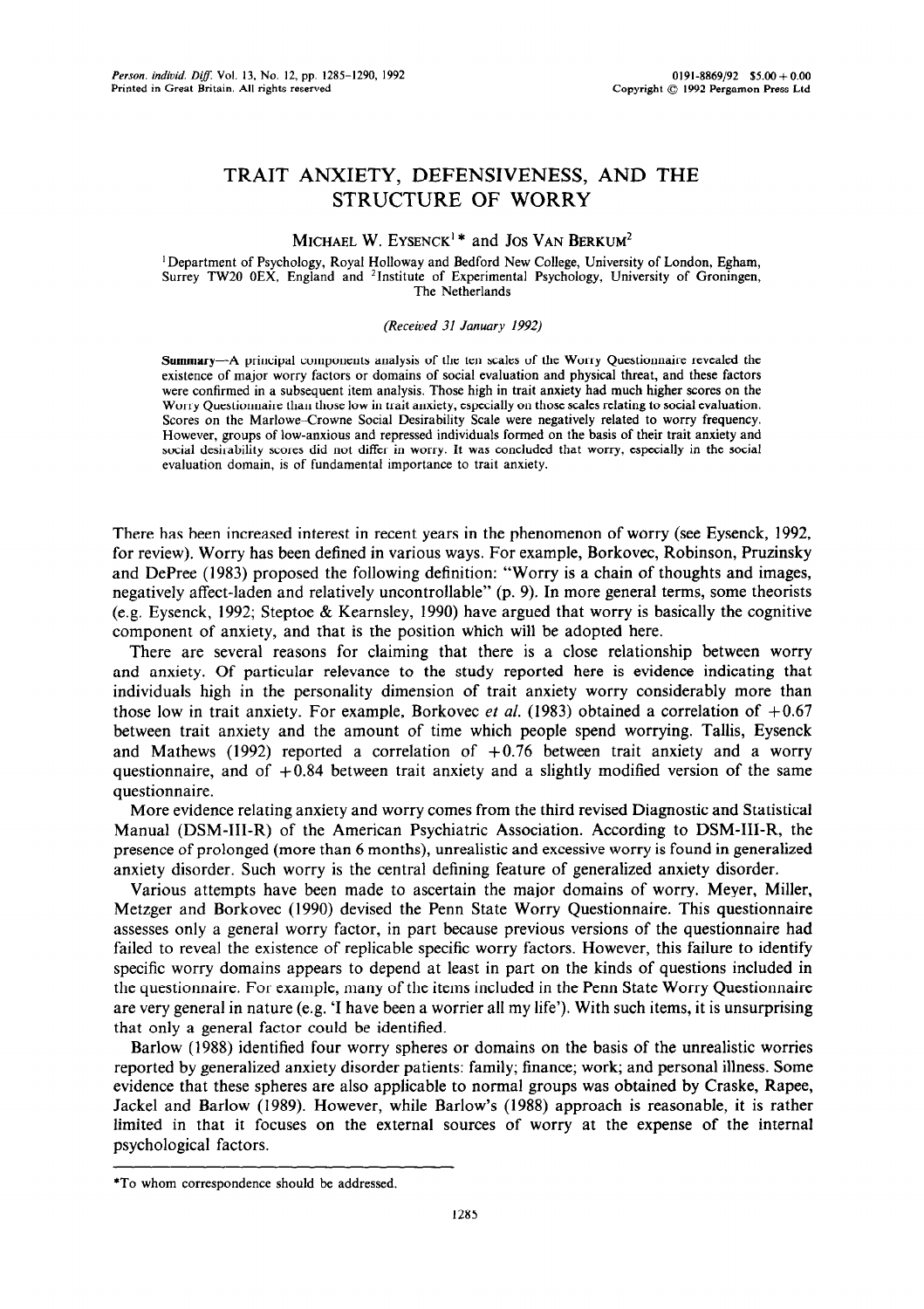Tallis *et al.* (1992) analyzed the data from a worry questionnaire by means of an agglomerative method of cluster analysis, and reported six clusters or worry domains: relationships; lack of confidence; aimless future; work incompetence; financial concerns; and socio-political concerns. However, there were reasonably high inter-correlations among most of these worry domains, suggesting that the actual number of separate worry domains may be less than six.

This study was designed in part to investigate the issue of whether there is a single general worry factor or whether there are several worry domains. It was also designed to establish more fully the relationship between trait anxiety and worry. It has been suggested (e.g. Weinberger, Schwartz  $\&$ Davidson, 1979) that individuals scoring low on trait anxiety form a rather heterogeneous group. Those who score low on the Marlowe-Crowne Social Desirability Scale (Crowne & Marlowe, 1964) as well as on measures of trait anxiety have been termed low-anxious, whereas those who score high on the Marlowe-Crowne but low on trait anxiety have been termed repressors. Even though low-anxious Ss and repressors have comparably low scores on trait anxiety, Weinberger *et al.* (1979) discovered on a somewhat stressful task that repressors were more stressed than low-anxious individuals on six different measures (three of which were physiological and the remainder of which were based on task performance). In similar fashion, Schwartz (1983) measured alpha-EEG activity under resting conditions, and discovered that repressors were more aroused than those high in trait anxiety, whereas low-anxious Ss were much less aroused than either of the other two groups.

In view of the above evidence, it was decided to see whether repressors and low-anxious individuals differed in terms of worry. Since repressors are in a sense more stressed than low-anxious individuals, it might be expected that this would be reflected in higher reported worry scores. On the other hand, repressors typically deny the existence of negative thoughts and stress, and so it seemed more likely that repressors would report very low levels of worrying, possibly even lower than those of genuinely low-anxious individuals.

#### METHOD

## *Subjects*

The Ss were 113 adults recruited from a part-time college, from a register of participants in psychological experiments, from an insurance company, and from two publishing firms. They had a mean age of 32.3 years  $(SD = 9.0$  years). In order to explore fully the relationship between personality and worry, three subgroups were formed for some of the analyses. High defensiveness was defined as scores in the upper quartile of scores (above 16) on the Marlowe-Crowne Social Desirability Scale (Crowne & Marlowe, 1964) and low defensiveness was defined as lying within the lower half of scores on that scale (13 or less). A comparable upper quartile vs lower half categorization was applied to scores on the trait anxiety scale of Spielberger's State-Trait Anxiety Inventory (Spielberger, 1983), producing cut-offs of 50 and 13, respectively. Those with high defensiveness scores and low trait anxiety scores were assigned to the repressor group  $(n = 21)$ ; those with low defensiveness scores and high trait anxiety scores were allocated to the high-anxious group ( $n = 21$ ); and those with low defensiveness scores and low trait anxiety scores were assigned to the low-anxious group ( $n = 23$ ). Very few Ss fell in the high defensiveness, high trait anxiety group.

## *Worry Questionnaire*

A 55-item Worry Questionnaire was constructed on the basis of previous work by Mathews and MacLeod (see Eysenck & Mathews, 1987). A total of 109 worry items were cluster-analyzed using the inter-item correlations as the similarity measure, and the group average linkage procedure as the hierarchical clustering method. This produced nine clusters which appeared to have psychological reality as worry domains: health; general social evaluation; personal relationships; finance; personal fulfilment; nuclear-international concerns; societal and environmental concerns; physical health of close ones; and physical appearance. Each of these domains was represented by five items. Two more sets of five items were added on the basis of additional unpublished work by Mathews and MacLeod: one set related to physical health concerns beyond one's control, and the other set to panic and loss of control. In fact, the health and physical health concerns beyond one's control formed overlapping domains, and were combined to form a physical health domain. Thus, the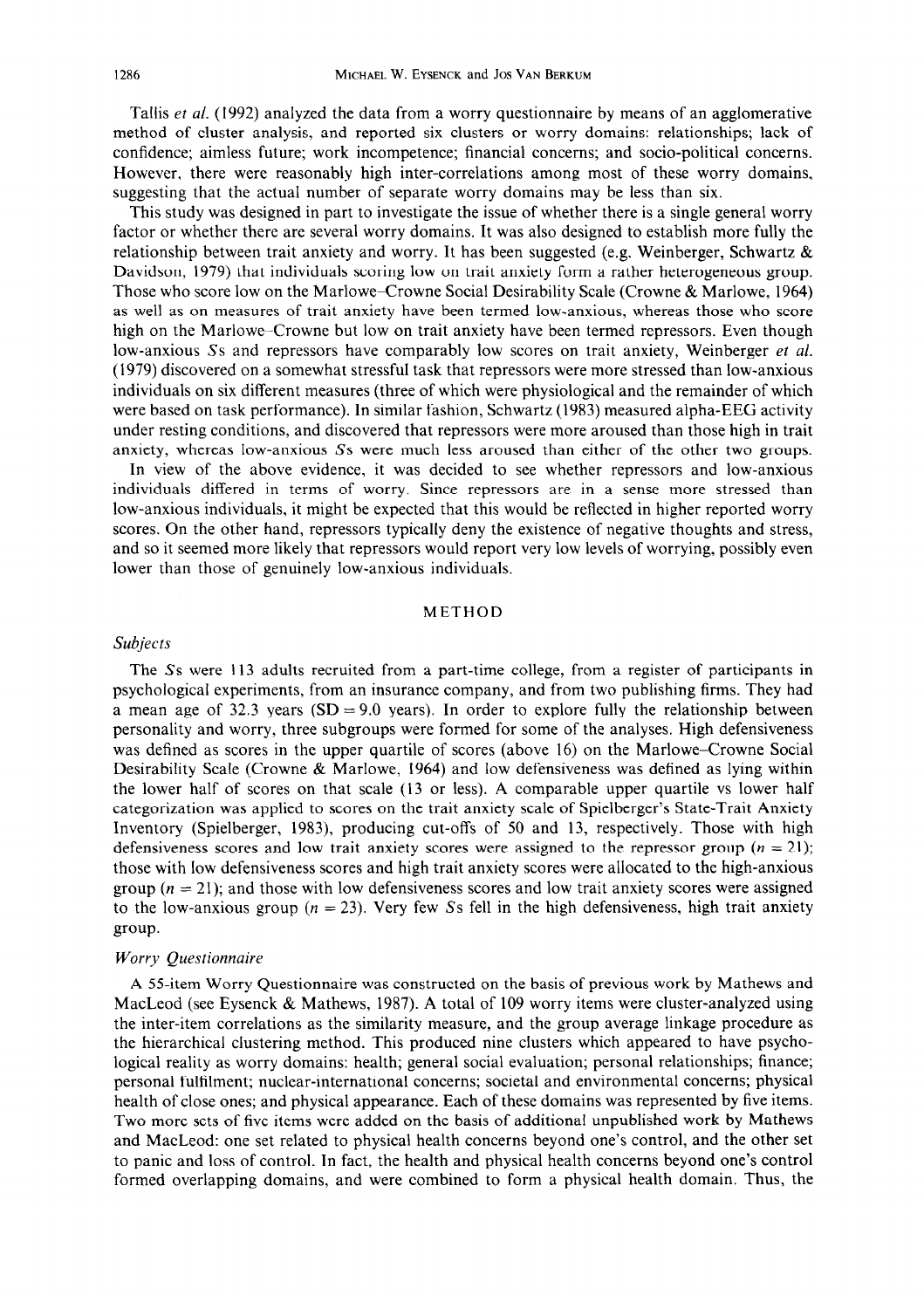Worry Questionnaire assessed ten worry domains. There was a worry frequency scale (How frequently does this concern, or one very similar to it, tend to pass through your mind?), and a worry intensity scale (How upsetting is a typical occurrence of this worry?).

#### *Procedure*

*Ss* were presented with a short overview of the experiment. They were then required to complete the Worry Questionnaire, the trait anxiety scale of the State-Trait Anxiety Inventory, and the Marlowe-Crowne Social Desirability Scale. Finally, they provided answers to questions relating to age, sex, and occupation.

## **RESULTS**

The mean worry frequency across all items and all Ss was  $1.51$  (SD = 0.84). In order to interpret this mean, it should be noted that an item which was never worried about received a rating of 0, and one which was worried about once a month received a rating of 2. Mean worry frequency correlated significantly with trait anxiety,  $r = +0.65$ ,  $P < 0.001$ , and it also correlated significantly with defensiveness as assessed by the Marlowe-Crowne Social Desirability Scale,  $r = -0.26$ ,  $P < 0.005$ . However, mean worry frequency did not correlate with age,  $r = +0.01$ . The two personality measures (i.e. trait anxiety and defensiveness) correlated significantly with each other,  $r = -0.37$ ,  $P < 0.001$ . Inter-correlations involving worry intensity are not given for reasons discussed below.

## *Worry Questionnaire*

The correlation between mean worry frequency and mean worry intensity was  $+0.73$ ,  $P < 0.001$ . The correlations between frequency and intensity for each individual item were generally substantial, with only 8 out of 55 items having correlations falling below  $r = +0.60$ . The mean item frequency–intensity correlation was  $+0.69$ . There was a minor problem with the intensity data, in that some Ss gave a non-zero intensity rating to items which they claimed never to worry about. As a consequence, all of the subsequent analyses of the Worry Questionnaire were based on the frequency rather than the intensity data.

The worry frequency data for each of the ten scales or domains of the Worry Questionnaire were inter-correlated. As can be seen in Table 1, several of the scales were highly inter-correlated. As a consequence, data from the ten scales were submitted to a principal components analysis, with the two resulting factors being varimax-rotated. The first factor had an eigenvalue of 5.23, and accounted for 52.3% of the variance. As can be seen in Table 2, the main loadings on this factor were from the general social evaluation, personal fulfilment, personal relationships, and finance scales; these loadings suggest that the factor is primarily concerned with social evaluation. The second factor had an eigenvalue of 1.14, and accounted for 11.4% of the variance. As can be seen in Table 2, the main loadings on this factor were from the physical health of close ones, social and environmental concerns, nuclear-international concerns, and physical health scales; these loadings suggest that the factor is mainly concerned with physical threat.

A further principal components analysis was carried out on all 55 items in the Worry Questionnaire. This analysis yielded five factors with an eigenvalue of  $>$  2. These factors were then varimax-rotated, with the result that the first three factors were interpretable. The first factor had an eigenvalue of 14.85, and accounted for 27.0% of the variance. It was essentially a social evaluative factor. The second factor had an eigenvalue of 4.04, and accounted for 7.3% of the variance. It was a physical threat factor. The third factor had an eigenvalue of 2.27, and accounted for 5.2% of the variance. All of the 8 items which loaded more than 0.50 on this factor were from the domains of nuclear and international concerns or societal and environmental concerns, thus defining the factor as one of societal problems.

#### *Personality*

A two-way analysis of variance was conducted on the overall worry frequency data from the Worry Questionnaire; the two factors were personality group and gender. There was a non-significant main effect of gender,  $F(1,59) = 0.08$ , and the interaction between gender and personality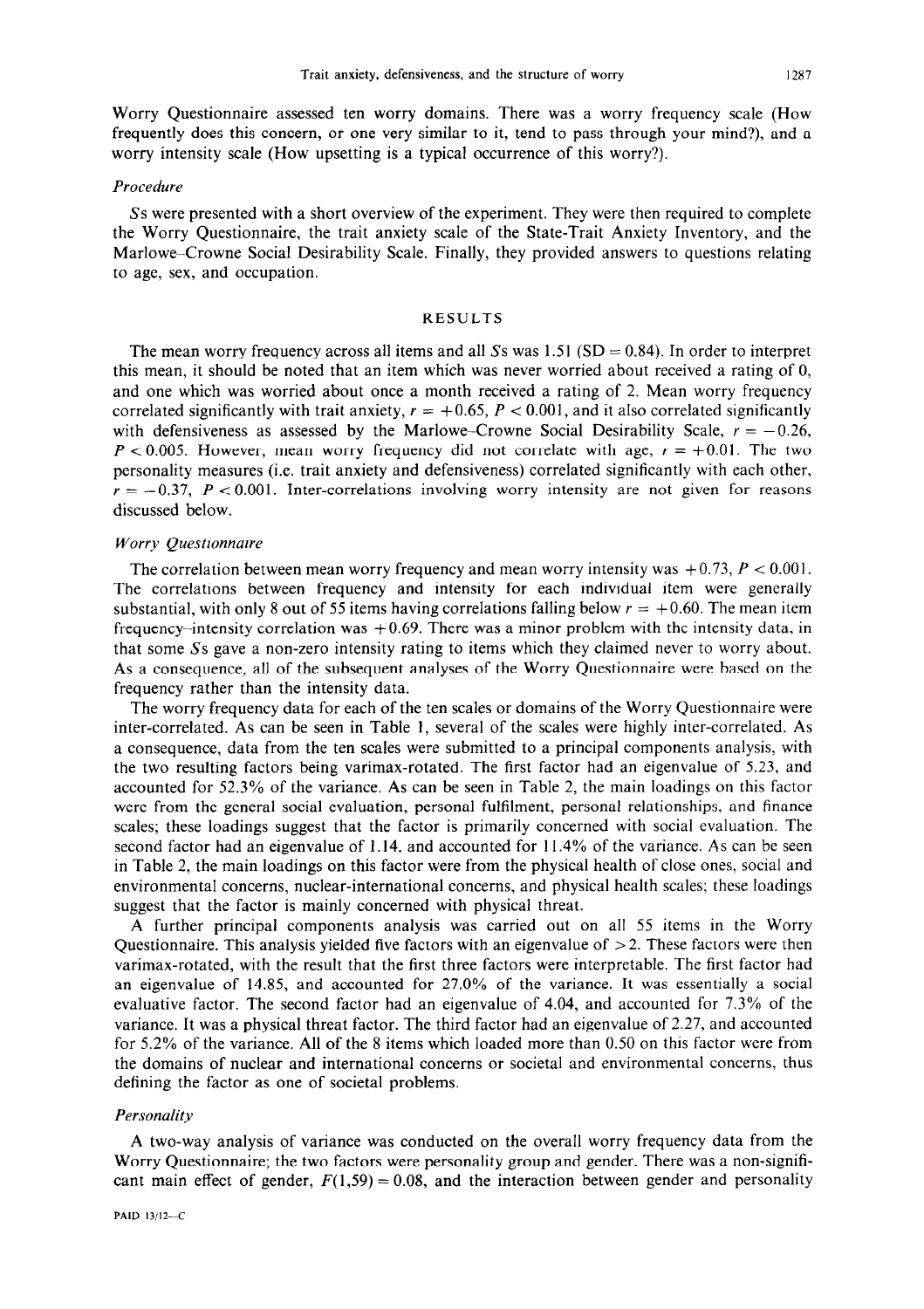|                                       | Table                                |                                 |                           |                 |                         | 1. Inter-correlations of the 10 scales of the Worry Questionnaire based on frequency of worry data |                                       |                                     |                        |                                 |
|---------------------------------------|--------------------------------------|---------------------------------|---------------------------|-----------------|-------------------------|----------------------------------------------------------------------------------------------------|---------------------------------------|-------------------------------------|------------------------|---------------------------------|
| Norry scales                          | Physical<br>health                   | evaluation<br>General<br>social | Personal<br>relationships | Finance         | Personal<br>fulfilment  | nternational<br>Nuclear-<br>concerns                                                               | environmental<br>concerns<br>Societal | Physical<br>health of<br>close ones | appearance<br>Physical | and loss of<br>control<br>Panic |
|                                       |                                      |                                 |                           |                 |                         |                                                                                                    |                                       |                                     |                        |                                 |
| hysical health                        |                                      |                                 |                           |                 |                         |                                                                                                    |                                       |                                     |                        |                                 |
| General social evaluation             |                                      |                                 |                           |                 |                         |                                                                                                    |                                       |                                     |                        |                                 |
|                                       |                                      |                                 | $\mathsf{I}$              |                 |                         |                                                                                                    |                                       |                                     |                        |                                 |
| Personal relationships<br>Finance     |                                      |                                 |                           | $\mathsf{I}$    |                         |                                                                                                    |                                       |                                     |                        |                                 |
| Personal fulfilment                   |                                      |                                 |                           |                 |                         |                                                                                                    |                                       |                                     |                        |                                 |
| <b>Vuclear-international concerns</b> |                                      |                                 |                           |                 |                         | $\overline{\mathsf{I}}$                                                                            |                                       |                                     |                        |                                 |
| Societal and environmental concerns   | a 53 53 53 53 6<br>S 5 6 5 6 6 6 6 6 | 55533334<br>5553353             | #2#####<br>900000000      | 838338<br>83833 | $\frac{833574}{533532}$ | 8847<br>889                                                                                        | ١                                     |                                     |                        |                                 |
| hysical health of close ones          |                                      |                                 |                           |                 |                         |                                                                                                    |                                       | $\mathsf{I}$                        |                        |                                 |
| Physical appearance                   |                                      |                                 |                           |                 |                         |                                                                                                    | 883<br>003                            | 0.24                                | ļ                      |                                 |
| anic and loss of control              |                                      |                                 |                           |                 |                         |                                                                                                    |                                       |                                     | 0.40                   |                                 |
|                                       |                                      |                                 |                           |                 |                         |                                                                                                    |                                       |                                     |                        |                                 |

| Table 2. Scale loadings on the two factors extracted from a principal components analysis | plus varimax rotation of scale data for worry frequency |          | Table 3. Group differences for the three j<br>frequency for the 10 w |
|-------------------------------------------------------------------------------------------|---------------------------------------------------------|----------|----------------------------------------------------------------------|
|                                                                                           | Factor 1                                                | Factor 2 | Vorry scales                                                         |
| Worry scales                                                                              | (Social evaluation) (Physical threat)                   |          | hysical health                                                       |
| Physical health                                                                           |                                                         |          | General social evaluation                                            |
| :<br>:<br>:                                                                               |                                                         | i        | Designed asked and the collation                                     |

|                                     | <b>NAMES AND DESCRIPTIONS</b> CONTROLS ON MANAGEMENT CONTROLS OF PERSONS AND DESCRIPTIONS OF PERSONS ASSESSED. |                      |
|-------------------------------------|----------------------------------------------------------------------------------------------------------------|----------------------|
|                                     | Factor 1                                                                                                       | Factor 2             |
| Worry scales                        | (Social evaluation)                                                                                            | (Physical threat)    |
| Physical health                     | 0.47                                                                                                           | 0.67                 |
| General social evaluation           | 0.79                                                                                                           | 0.25                 |
| Personal relationships              | 0.76                                                                                                           |                      |
| Finance                             | 0.74                                                                                                           |                      |
| Personal fulfilment                 | 0.79                                                                                                           | 333<br>0.337<br>0.51 |
| Nuclear-international concerns      | 0.32                                                                                                           |                      |
| Societal and environmental concerns | 0.22                                                                                                           | 0.79                 |
| Physical health of close ones       | $\frac{3}{2}$                                                                                                  | 0.82                 |
| Physical appearance                 | 0.68                                                                                                           | 122                  |
| Panic and loss of control           | 0.48                                                                                                           | 0.48                 |
|                                     |                                                                                                                |                      |

personality groups on worry<br>worry scales Table 3. Group differences for the three personality groups on worry frequency for the 10 worry scales

Significance Worry scales *F* Significance \*t\* **\*\*\* 221 \***  $\ddagger$ Physical health  $5.57$ a\*\* s<br>considerates<br>considerates General social evaluation 17.62  $\mathbf{k}$ Personal relationships 12.15 Finance  $\frac{5.07}{2}$ Personal fulfilment  $2/25$ Nuclear-international concerns 7.46 Societal and environmefital concerns 0.54 Physical health of close ones 2.44 Physical appearance 9.38 Panic and loss of control 3.85  $\bullet = P < 0.05$ ;  $\bullet \bullet = P < 0.01$ ;  $\bullet \bullet \bullet = P < 0.001$ . Personal relationships<br>Finance<br>Nersonal fulfilment<br>Nuclear-intentional concerns<br>Suclear-intentional concerns<br>Shysical lealth of close ones<br>Physical appearance<br>Panic and loss of control

\* = P < 0.05; \*\* = P < 0.01; \*\*\* = *P <* 0.001.

1288

## MICHAEL W. EYSENCK and JOS VAN BERKUM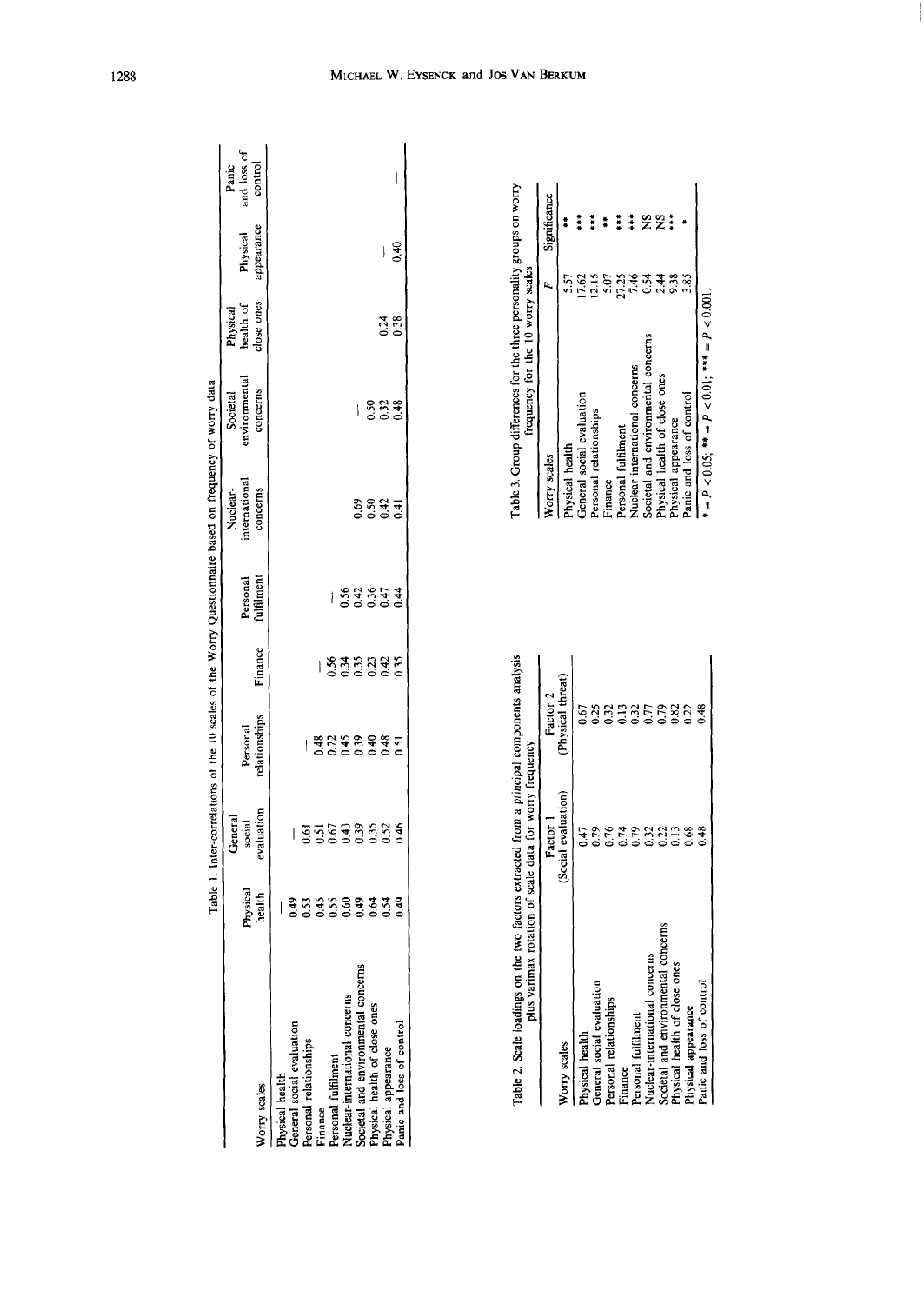Table 4. Correlations between the discriminant function for the three personality groups and the 10 worry scales based on worry frequency scores

| Worry scales                        | Function 1 |
|-------------------------------------|------------|
| Physical health                     | 0.40       |
| General social evaluation           | 0.58       |
| Personal relationships              | 0.55       |
| Finance                             | 0.46       |
| Personal fulfilment                 | 0.81       |
| Nuclear-international concerns      | 0.40       |
| Societal and environmental concerns | 0.12       |
| Physical health of close ones       | 0.17       |
| Physical appearance                 | 0.58       |
| Panic and loss of control           | 0.33       |

group was also non-significant,  $F(2,59) = 0.99$ . In contrast, there was a highly significant effect of personality group,  $F(2,59) = 14.56$ ,  $P < 0.001$ . Further analysis of this main effect indicated that the low-anxious and repressor groups did not differ significantly in mean worry frequency (means of 1.19 and 0.98, respectively), but that the high-anxious group had a significantly higher mean worry frequency (2.23) than either of the other two groups.

The group differences in worry frequency for each of the ten worry scales or domains were then considered. As can be seen in Table 3, there were significant group differences on every worry scale except for physical health of close ones and societal and environmental concerns. A discriminant analysis was then carried out on the frequency of worry scores for each scale for the three personality groups. Variables were included in stepwise fashion minimizing Wilks lambda. This analysis yielded one significant discriminant function,  $\chi^2 = 48.3$ ,  $df = 6$ ,  $P < 0.001$ . The correlations between this discriminant function and worry scale scores are shown in Table 4. Those scales which discriminate best among the three personality groups are general social evaluation, personal relationships, personal fulfilment, finance, and physical appearance. It is noteworthy that these five scales are the scales which load most heavily on the major social evaluative factor (see Table 2). To decide which groups differ in this fashion, the group centroids on the first discriminant function were computed. The average scores on this function for each group were as follows:  $-0.39$  for the low-anxious group;  $-1.09$  for the repressor group; and 1.52 for the high-anxious group. These scores indicate that the first discriminant function primarily discriminates between the high-anxious and the other two groups.

Two more multivariate analyses were conducted on the low-anxious and repressor groups only. The multivariate group main effect was not statistically significant,  $F(10,31) = 1.30$ . In addition, the one emerging discriminant function was also not significant,  $\chi^2 = 11.7$ ,  $df = 4$ . The implication of these findings is that the reported worry frequencies of the low-anxious and repressor groups are highly similar.

## DISCUSSION

The findings from this study are relevant to the issue of the number and nature of worry domains. The principal components analysis of the ten worry scales produced only two major factors or worry domains: social evaluation and physical threat. In similar fashion, the first two factors that emerged from a principal components analysis of all of the items in the questionnaire related to the social evaluation and physical threat domains. However, in this latter analysis, there was a small third factor relating to societal problems. It is noteworthy that five out of the six worry domains identified by Tallis *et al.* (1992) clearly relate to social evaluation, which confirms the importance of social evaluation as the single most important worry domain.

There were clear-cut effects of trait anxiety on worry. Overall, there was a highly significant correlation of  $+0.65$  between trait anxiety and worry frequency, which replicates the earlier findings of Borkovec *et al.* (1983) and Tallis et *al.* (1992). While defensiveness as measured by the Marlowe-Crowne Social Desirability Scale was negatively correlated with worry frequency, there were no differences in worry between the low-anxious and repressor groups. However, as had been anticipated, repressors reported slightly lower worry frequency then low-anxious individuals on most of the scales. It is possible that repressors under-reported their actual worry frequencies, but this issue cannot be addressed by the data collected in this study.